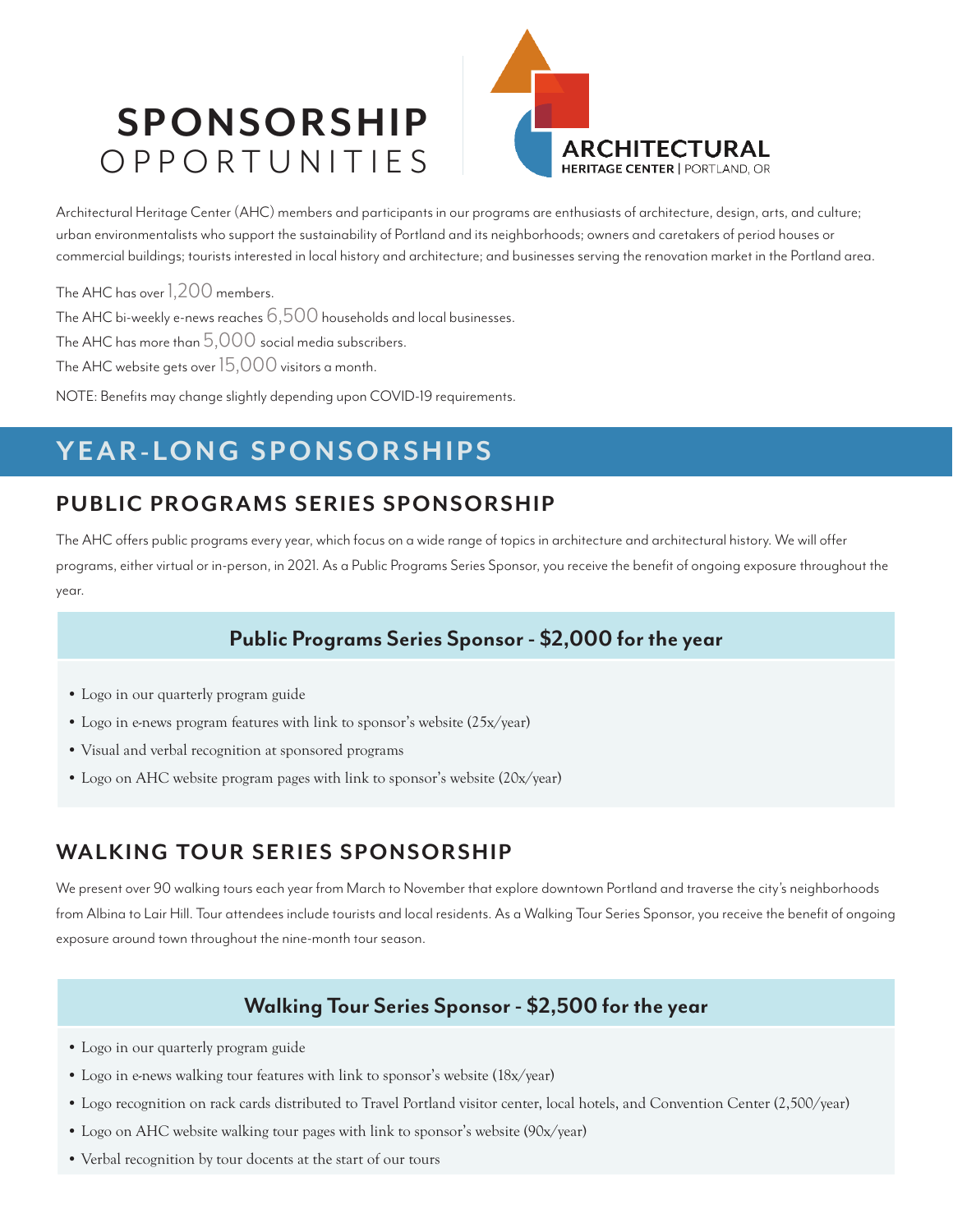# **YEAR-LONG SPONSORSHIPS cont.**

### **EXHIBITION SERIES SPONSORSHIPS**

The AHC's offers exhibitions year round in its three galleries. As an Exhibition Series Sponsor, you receive the benefi t of ongoing exposure throughout the presentation of all of these exhibitions, and well as online recognition on our exhibits page.

#### **Presenting Sponsor – \$4,000 (one available)**

- Prominent placement of logo in quarterly program guide, exhibition invitations, postcards, and print material
- Prominent placement of logo in e-news exhibition features with link to sponsor's website
- Prominent placement of logo on AHC website exhibition page with link to sponsor's website
- Prominent placement of logo on acknowledgement panel in the exhibition gallery
- Verbal recognition and invitation to give brief remarks at private exhibition preview and opening receptions
- Verbal recognition at exhibition-related programs during the run of the exhibition (talks, panel discussions, etc.)
- Opportunity to bring 10 guests to exhibition opening
- Private exhibition tour and light reception for your company and/or clients

| Supporting Sponsor - \$2,500                                     | <b>Contributing Sponsor - \$1,000</b>                               |
|------------------------------------------------------------------|---------------------------------------------------------------------|
| • Logo in our quarterly program guide,                           |                                                                     |
| exhibition invitations, postcards, and print material            | • Logo in e-news exhibition features with link to sponsor's website |
| • Logo in e-news exhibition features with link to sponsor's site | • Logo on AHC exhibition webpage with link to sponsor's website     |
| • Logo on AHC website exhibition page with link to sponsor's     | • Logo on acknowledgment panel in the exhibition gallery            |
| website                                                          | • Opportunity to bring 10 guests to exhibition opening              |
| • Logo on acknowledgement panel in the exhibition gallery        |                                                                     |
| • Verbal recognition at opening reception                        |                                                                     |

• Opportunity to bring 10 guests to exhibition opening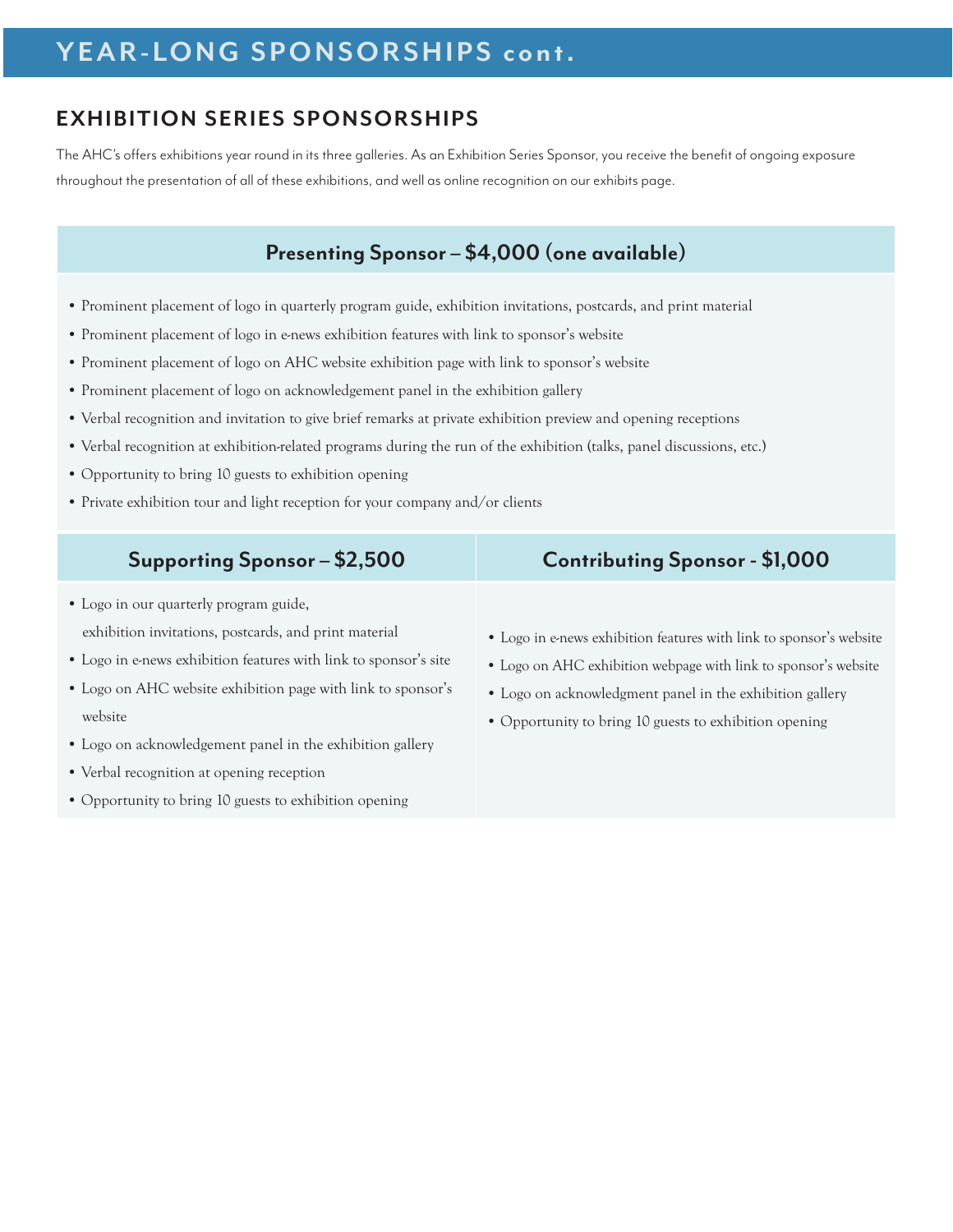#### **ANNUAL AHC GALA 2021**

Our annual gala is the AHC's biggest event of the year, typically attracting over 250 community members for a fun and celebratory evening in support of our important work to connect people and place, past and future. The 2021 gala will be virtual, free, and open to all.

There are many advantages to sponsoring a virtual event. Without the constraints of venue capacity or ticket price, our online event can engage an unlimited number of guests from across the Portland metro area and wider. The event will be recorded and shared on our YouTube channel and website, so exposure extends well beyond the actual event.

#### Presenting Sponsor – \$4,500 Platinum Sponsor – \$2,500

- Option to include a short pre-recorded video about your work and/or a short pre-recorded partnership message
- Logo on online bidding website
- Logo on printed gala invitations
- Logo and company link on the main event website
- Logo and company link in digital communications, including the AHC website, e-news, social media, and other digital material
- Logo and designated slides in pre-event slide presentation
- Verbal recognition by emcee at the virtual event
- Acknowledgement in our printed winter program guide
- Logo on thank you email to attendees
- Ongoing recognition in event recording presented one year after
- the event on our YouTube channel
- Right of first refusal as sponsor next year

#### **Gold Sponsor – \$1,500 Silver Sponsor – \$500**

- Logo on printed gala invitations
- Logo on the main event website
- Logo and company link in digital communications, including the AHC website, e-news, social media, and other digital material
- Logo and image in pre-event slide presentation
- Acknowledgement in our printed winter program guide
- Logo on thank you email to attendees
- Ongoing recognition in event recording presented one year after the event on our YouTube channel

- Logo on printed gala invitations
- Logo and company link on the main event website
- Logo and company link in digital communications, including the AHC website, e-news, social media, and other digital material
- Logo and designated slides in pre-event slide presentation
- Verbal recognition by emcee at the virtual event
- Acknowledgement in our printed winter program guide
- Logo on thank you email to attendees
- Ongoing recognition in event recording presented one year after the event on our YouTube channel

- Name on the main event website
- Name in digital communications, including the AHC website, e-news, social media, and other digital material
- Name in pre-event slide presentation
- Name on thank you email to attendees
- Ongoing recognition in event recording presented one year after the event on our YouTube channel